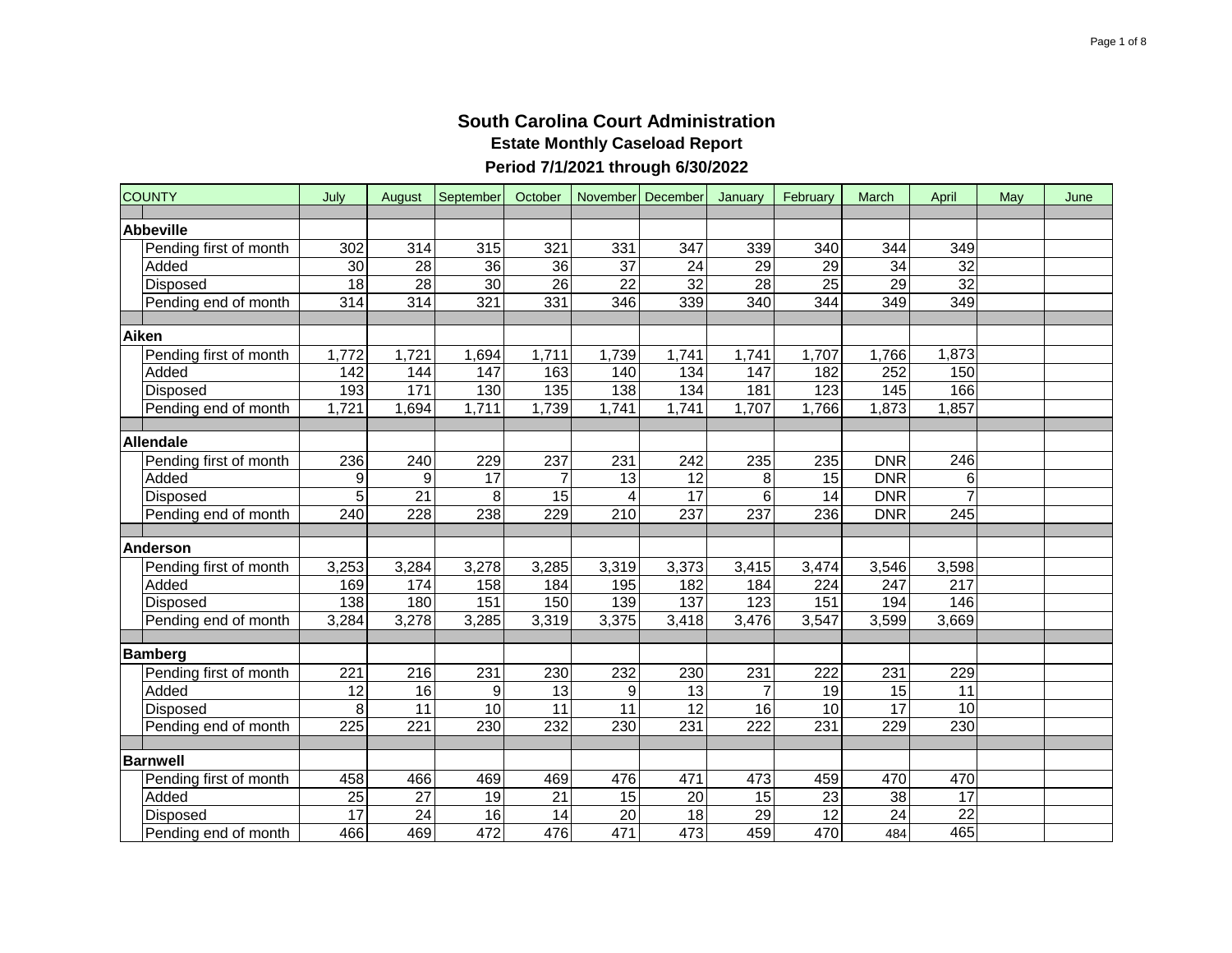| <b>COUNTY</b>          | July            | August | September        | October          |                  | November December | January    | February         | March            | April            | May | June |
|------------------------|-----------------|--------|------------------|------------------|------------------|-------------------|------------|------------------|------------------|------------------|-----|------|
| <b>Beaufort</b>        |                 |        |                  |                  |                  |                   |            |                  |                  |                  |     |      |
| Pending first of month | 1,564           | 1,605  | 1,628            | 1,621            | 1,634            | 1,664             | 1,710      | 1,765            | 1,824            | 1,875            |     |      |
| Added                  | 139             | 139    | 130              | 124              | 138              | 132               | 109        | 145              | 183              | 153              |     |      |
| Disposed               | 98              | 116    | 137              | 111              | 108              | 86                | 54         | 86               | 131              | $\overline{148}$ |     |      |
| Pending end of month   | 1,605           | ,628   | 1,621            | 1,634            | 1,664            | 1,710             | 1,765      | 1,824            | 1,876            | 1,880            |     |      |
|                        |                 |        |                  |                  |                  |                   |            |                  |                  |                  |     |      |
| <b>Berkeley</b>        |                 |        |                  |                  |                  |                   |            |                  |                  |                  |     |      |
| Pending first of month | 1,355           | 1,404  | 1,425            | 1,484            | 1,511            | 1,541             | 1,604      | 1,631            | 1,700            | 1,752            |     |      |
| Added                  | 148             | 136    | 156              | 131              | 124              | 141               | 128        | 161              | 180              | 159              |     |      |
| Disposed               | 118             | 116    | 79               | 92               | 68               | 92                | 91         | 86               | 115              | 110              |     |      |
| Pending end of month   | 1,385           | 1,424  | 1,502            | 1,523            | 1,567            | 1,580             | 1,641      | 1,706            | 1,765            | 1,801            |     |      |
|                        |                 |        |                  |                  |                  |                   |            |                  |                  |                  |     |      |
| <b>Calhoun</b>         |                 |        |                  |                  |                  |                   |            |                  |                  |                  |     |      |
| Pending first of month | 369             | 376    | <b>DNR</b>       | 394              | 407              | 423               | 432        | 433              | 445              | <b>DNR</b>       |     |      |
| Added                  | $\overline{17}$ | 20     | <b>DNR</b>       | 16               | 26               | 13                | 9          | 15               | 24               | <b>DNR</b>       |     |      |
| Disposed               | 11              | 14     | <b>DNR</b>       | $\overline{2}$   | 7                | 4                 | 8          | 3                | 20               | <b>DNR</b>       |     |      |
| Pending end of month   | 375             | 382    | <b>DNR</b>       | 408              | 426              | 432               | 433        | 445              | 449              | <b>DNR</b>       |     |      |
|                        |                 |        |                  |                  |                  |                   |            |                  |                  |                  |     |      |
| <b>Charleston</b>      |                 |        |                  |                  |                  |                   |            |                  |                  |                  |     |      |
| Pending first of month | 3,841           | 3,862  | 3,962            | 3,880            | 3,777            | 3,646             | 3,498      | 3,482            | 3,332            | 3,325            |     |      |
| Added                  | 264             | 339    | 207              | 181              | 205              | 167               | 176        | 179              | 259              | 199              |     |      |
| Disposed               | 243             | 366    | 339              | $\overline{312}$ | 402              | 280               | 287        | 403              | 354              | 341              |     |      |
| Pending end of month   | 3,862           | 3,835  | 3,830            | 3,749            | 3,580            | 3,533             | 3,387      | 3,258            | 3,237            | 3,183            |     |      |
| <b>Cherokee</b>        |                 |        |                  |                  |                  |                   |            |                  |                  |                  |     |      |
| Pending first of month | 608             | 616    | 606              | 608              | 629              | 635               | <b>DNR</b> | 629              | 638              | 639              |     |      |
| Added                  | $\overline{57}$ | 50     | 54               | 69               | $\overline{52}$  | 43                | <b>DNR</b> | 46               | $\overline{54}$  | 50               |     |      |
| Disposed               | $\overline{47}$ | 63     | $\overline{54}$  | 50               | 51               | $\overline{53}$   | <b>DNR</b> | 55               | $\overline{53}$  | $\overline{39}$  |     |      |
| Pending end of month   | 618             | 603    | 606              | 627              | 630              | 625               | <b>DNR</b> | 623              | 639              | 650              |     |      |
|                        |                 |        |                  |                  |                  |                   |            |                  |                  |                  |     |      |
| <b>Chester</b>         |                 |        |                  |                  |                  |                   |            |                  |                  |                  |     |      |
| Pending first of month | 931             | 952    | 972              | 976              | 563              | 553               | 556        | 541              | 542              | 551              |     |      |
| Added                  | 51              | 50     | 39               | 44               | 55               | 40                | 38         | $\overline{31}$  | 53               | 49               |     |      |
| Disposed               | 30              | 29     | 32               | 24               | 43               | 33                | 42         | 30               | 43               | 36               |     |      |
| Pending end of month   | 952             | 973    | $\overline{979}$ | 996              | $\overline{575}$ | 560               | 552        | $\overline{542}$ | $\overline{552}$ | 564              |     |      |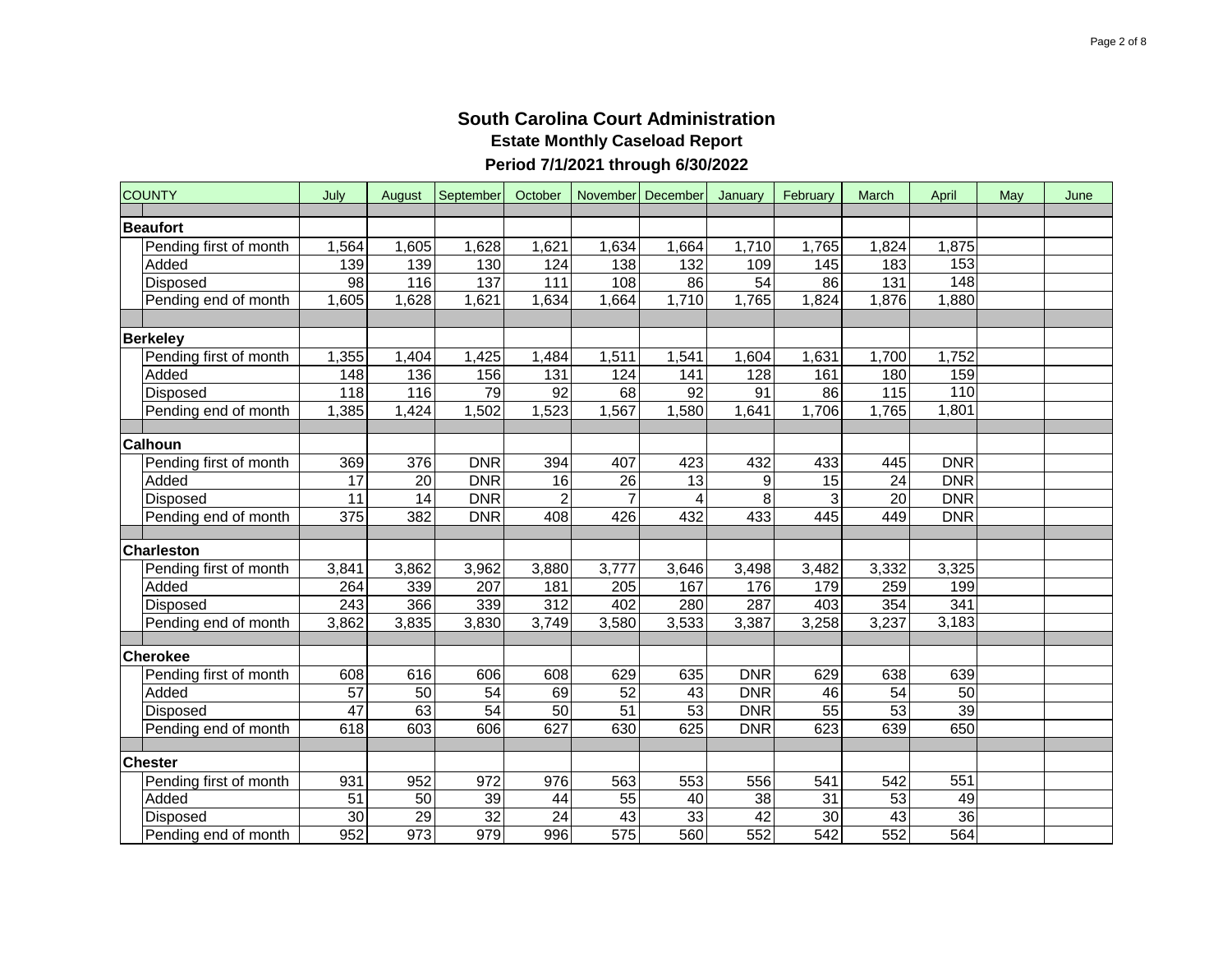| <b>COUNTY</b>          | July             | August          | September        | October         |                 | November   December | January         | February        | March           | April           | May | June |
|------------------------|------------------|-----------------|------------------|-----------------|-----------------|---------------------|-----------------|-----------------|-----------------|-----------------|-----|------|
| Chesterfield           |                  |                 |                  |                 |                 |                     |                 |                 |                 |                 |     |      |
| Pending first of month | 695              | 707             | 711              | 723             | 721             | 733                 | 718             | 722             | 741             | 753             |     |      |
| Added                  | $\overline{54}$  | $\overline{42}$ | 40               | 41              | 54              | 32                  | 49              | 61              | 67              | $\overline{75}$ |     |      |
| Disposed               | 36               | $\overline{34}$ | $\overline{28}$  | 36              | $\overline{39}$ | 42                  | $\overline{38}$ | $\overline{31}$ | 46              | 49              |     |      |
| Pending end of month   | 713              | 715             | 723              | 728             | 736             | 723                 | 729             | 752             | 762             | 779             |     |      |
|                        |                  |                 |                  |                 |                 |                     |                 |                 |                 |                 |     |      |
| Clarendon              |                  |                 |                  |                 |                 |                     |                 |                 |                 |                 |     |      |
| Pending first of month | 1,077            | 1,079           | 1,087            | 1,078           | 1,079           | 1,075               | 1,074           | 1,079           | 1,097           | 1,101           |     |      |
| Added                  | 43               | 34              | $\overline{31}$  | $\overline{31}$ | $\overline{36}$ | $\overline{32}$     | 40              | $\overline{37}$ | $\overline{51}$ | $\overline{50}$ |     |      |
| Disposed               | $\overline{26}$  | $\overline{19}$ | $\overline{36}$  | $\overline{28}$ | $\overline{27}$ | $\overline{25}$     | $\overline{25}$ | $\overline{11}$ | $\overline{34}$ | 31              |     |      |
| Pending end of month   | 1,094            | 1,094           | 1,082            | 1,081           | 1,088           | 1,082               | 1,089           | 1,105           | 1,114           | 1,120           |     |      |
|                        |                  |                 |                  |                 |                 |                     |                 |                 |                 |                 |     |      |
| <b>Colleton</b>        |                  |                 |                  |                 |                 |                     |                 |                 |                 |                 |     |      |
| Pending first of month | 548              | 541             | 524              | 535             | 534             | 534                 | 548             | 559             | 579             | 593             |     |      |
| Added                  | $\overline{34}$  | $\overline{53}$ | $\overline{55}$  | $\overline{37}$ | 40              | 49                  | 36              | 44              | 48              | 45              |     |      |
| Disposed               | 53               | $\overline{74}$ | 66               | $\overline{51}$ | 48              | 56                  | 35              | $\overline{51}$ | 52              | 58              |     |      |
| Pending end of month   | 529              | 520             | $\overline{513}$ | 521             | 526             | $\overline{527}$    | 549             | 552             | 575             | 580             |     |      |
|                        |                  |                 |                  |                 |                 |                     |                 |                 |                 |                 |     |      |
| <b>Darlington</b>      |                  |                 |                  |                 |                 |                     |                 |                 |                 |                 |     |      |
| Pending first of month | 834              | 848             | 797              | 804             | 791             | 801                 | 796             | 781             | 780             | 781             |     |      |
| Added                  | 75               | 68              | 72               | 69              | 65              | 55                  | 62              | 69              | 64              | $\overline{73}$ |     |      |
| Disposed               | 64               | 121             | 64               | 80              | 55              | 60                  | $\overline{75}$ | 68              | 59              | 86              |     |      |
| Pending end of month   | 845              | 795             | 805              | 793             | 801             | 796                 | 783             | 782             | 785             | 768             |     |      |
| <b>Dillon</b>          |                  |                 |                  |                 |                 |                     |                 |                 |                 |                 |     |      |
| Pending first of month | 763              | 772             | 782              | 792             | 807             | 818                 | 822             | 829             | 835             | 838             |     |      |
| Added                  | 28               | 24              | 22               | 32              | 26              | 19                  | 20              | 24              | 37              | 21              |     |      |
| Disposed               | 19               | 14              | 10               | 17              | 15              | 16                  | 14              | 19              | 36              | 34              |     |      |
| Pending end of month   | $\overline{772}$ | 782             | 794              | 807             | 818             | 821                 | 828             | 834             | 836             | 825             |     |      |
|                        |                  |                 |                  |                 |                 |                     |                 |                 |                 |                 |     |      |
| Dorchester             |                  |                 |                  |                 |                 |                     |                 |                 |                 |                 |     |      |
| Pending first of month | 999              | 1,001           | 1,007            | 1,033           | 1,051           | 1,054               | 1,063           | 1,055           | <b>DNR</b>      | <b>DNR</b>      |     |      |
| Added                  | 81               | 63              | 91               | 91              | 77              | 88                  | 67              | 103             | <b>DNR</b>      | <b>DNR</b>      |     |      |
| Disposed               | 79               | 57              | 65               | $\overline{73}$ | 74              | 79                  | 75              | 79              | <b>DNR</b>      | <b>DNR</b>      |     |      |
| Pending end of month   | 1,001            | 1,007           | 1,033            | 1,051           | 1,054           | 1,063               | 1,055           | 1,079           | <b>DNR</b>      | <b>DNR</b>      |     |      |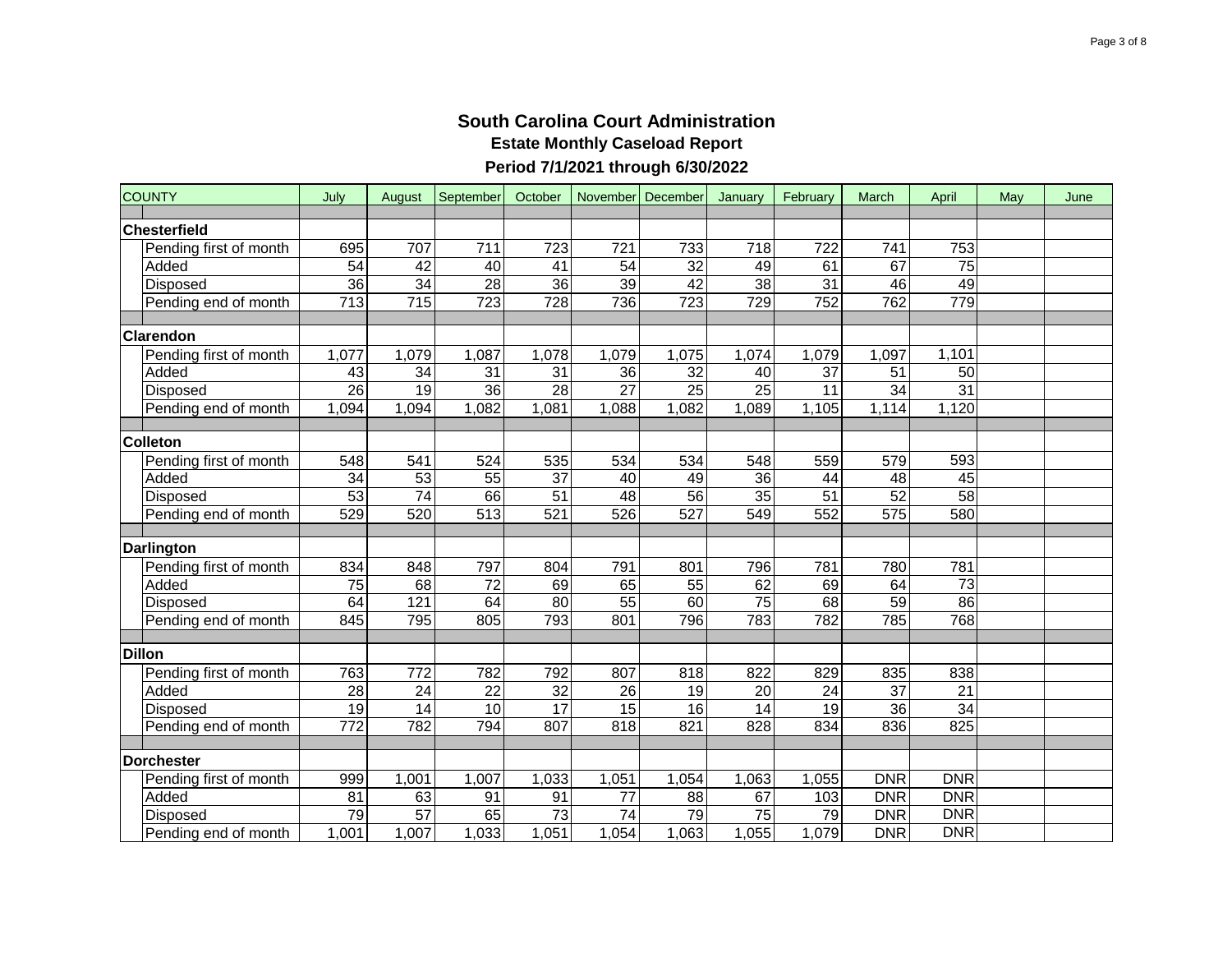| <b>COUNTY</b>          | July            | August            | September       | October         | November December |                 | January         | February          | March           | April           | May | June |
|------------------------|-----------------|-------------------|-----------------|-----------------|-------------------|-----------------|-----------------|-------------------|-----------------|-----------------|-----|------|
| Edgefield              |                 |                   |                 |                 |                   |                 |                 |                   |                 |                 |     |      |
| Pending first of month | 275             | 281               | 294             | 304             | 303               | 309             | 322             | 310               | 302             | 299             |     |      |
| Added                  | 22              | 34                | 24              | 20              | 19                | 26              | 29              | 69                | 35              | 17              |     |      |
| Disposed               | 11              | 18                | 12              | 18              | $\overline{12}$   | $\overline{14}$ | $\overline{37}$ | $\overline{81}$   | 36              | $\overline{22}$ |     |      |
| Pending end of month   | 286             | 297               | 306             | 306             | 310               | 321             | 314             | 298               | 301             | 294             |     |      |
|                        |                 |                   |                 |                 |                   |                 |                 |                   |                 |                 |     |      |
| Fairfield              |                 |                   |                 |                 |                   |                 |                 |                   |                 |                 |     |      |
| Pending first of month | 263             | 257               | 253             | 256             | 257               | 252             | 259             | 259               | 255             | 255             |     |      |
| Added                  | $\overline{37}$ | $\overline{18}$   | $\overline{35}$ | $\overline{22}$ | $\overline{31}$   | $\overline{25}$ | 21              | $\overline{23}$   | $\overline{29}$ | $\overline{31}$ |     |      |
| Disposed               | 43              | $\overline{24}$   | $\overline{32}$ | $\overline{21}$ | $\overline{36}$   | $\overline{18}$ | $\overline{22}$ | $\overline{27}$   | 30              | 26              |     |      |
| Pending end of month   | 257             | 251               | 256             | 257             | 252               | 259             | 258             | 255               | 354             | 260             |     |      |
|                        |                 |                   |                 |                 |                   |                 |                 |                   |                 |                 |     |      |
| Florence               |                 |                   |                 |                 |                   |                 |                 |                   |                 |                 |     |      |
| Pending first of month | 3,085           | 3,127             | 3,171           | 3,224           | 3,265             | 3,354           | 3,387           | 3,393             | 3,456           | 3,510           |     |      |
| Added                  | 128             | $\frac{115}{115}$ | 109             | 102             | 146               | 111             | 79              | $\frac{105}{105}$ | 122             | 124             |     |      |
| Disposed               | 79              | $\overline{70}$   | 55              | 61              | 54                | 83              | $\overline{77}$ | 44                | 63              | 61              |     |      |
| Pending end of month   | 3,134           | 3,172             | 3,225           | 3,265           | 3,357             | 3,382           | 3,389           | 3,454             | 3,515           | 3,573           |     |      |
|                        |                 |                   |                 |                 |                   |                 |                 |                   |                 |                 |     |      |
| Georgetown             |                 |                   |                 |                 |                   |                 |                 |                   |                 |                 |     |      |
| Pending first of month | 880             | 917               | 950             | 949             | 964               | 992             | 987             | 1,007             | 1,005           | 1,039           |     |      |
| Added                  | $\overline{82}$ | 84                | 72              | 64              | 68                | 41              | 59              | 58                | 88              | 67              |     |      |
| Disposed               | 59              | $\overline{54}$   | 74              | $\overline{54}$ | 42                | $\overline{47}$ | 42              | 65                | 58              | $\overline{42}$ |     |      |
| Pending end of month   | 903             | 947               | 948             | 959             | 990               | 986             | 1,004           | 1,000             | 1,035           | 1,064           |     |      |
|                        |                 |                   |                 |                 |                   |                 |                 |                   |                 |                 |     |      |
| Greenville             |                 |                   |                 |                 |                   |                 |                 |                   |                 |                 |     |      |
| Pending first of month | 3,924           | 3,915             | 3,872           | 3,911           | 4,006             | 3,966           | 3,892           | 3,958             | 4,021           | 4,025           |     |      |
| Added                  | 314             | 293               | 339             | 377             | 331               | 325             | 332             | 437               | 395             | 379             |     |      |
| Disposed               | 323             | 335               | 301             | 280             | 341               | 399             | 268             | 377               | 394             | 351             |     |      |
| Pending end of month   | 3,915           | 3,873             | 3,910           | 4,008           | 3,996             | 3,892           | 3,956           | 4,018             | 4,022           | 4,053           |     |      |
| Greenwood              |                 |                   |                 |                 |                   |                 |                 |                   |                 |                 |     |      |
| Pending first of month | 1,059           | 1,076             | 1,089           | 1,082           | 1,088             | 1,090           | 1,085           | 1,096             | 1,106           | 1,130           |     |      |
| Added                  | 79              | 72                | 53              | 58              | 56                | 54              | 55              | 85                | 97              | 68              |     |      |
| Disposed               | 62              | 60                | 61              | $\overline{52}$ | 55                | 59              | 49              | 75                | 73              | 64              |     |      |
| Pending end of month   | 1,076           | 1,088             | 1,081           | 1,088           | 1,089             | 1,085           | 1,091           | 1,106             | 1,130           | 1,134           |     |      |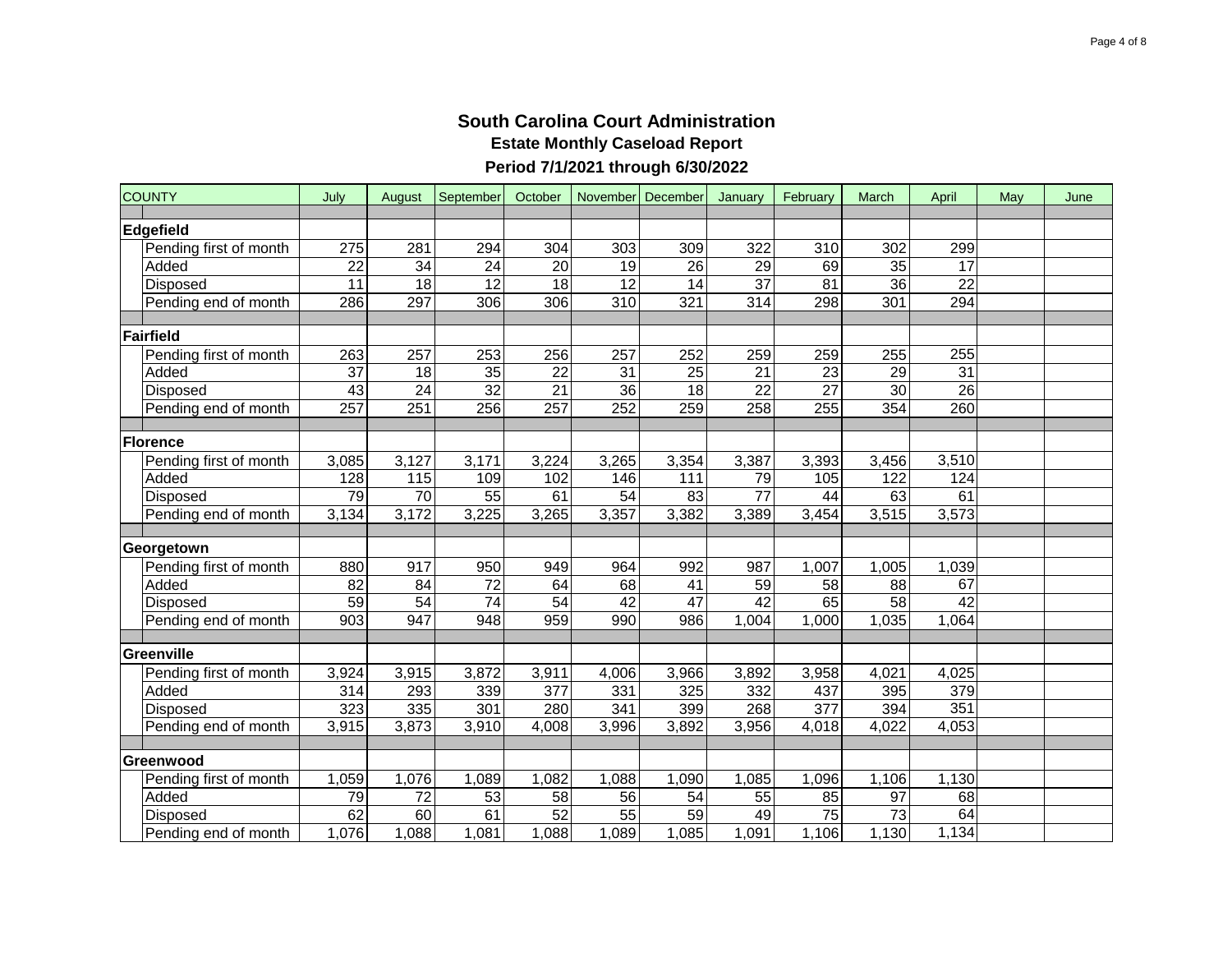| <b>COUNTY</b>          | July             | August          | September        | October    |            | November December | January    | February        | March           | April           | May | June |
|------------------------|------------------|-----------------|------------------|------------|------------|-------------------|------------|-----------------|-----------------|-----------------|-----|------|
|                        |                  |                 |                  |            |            |                   |            |                 |                 |                 |     |      |
| <b>Hampton</b>         |                  |                 |                  |            |            |                   |            |                 |                 |                 |     |      |
| Pending first of month | 998              | 1,013           | 1,026            | 1,042      | 1,058      | 1,064             | <b>DNR</b> | 1,087           | 1,091           | 1,106           |     |      |
| Added                  | $\overline{25}$  | 22              | 22               | 20         | 13         | 9                 | <b>DNR</b> | 20              | 29              | 28              |     |      |
| Disposed               | $\overline{11}$  | 9               | 3                | 6          | 5          | 8                 | <b>DNR</b> | $\overline{16}$ | $\overline{14}$ | $\overline{15}$ |     |      |
| Pending end of month   | 1,012            | 1,026           | 1,045            | 1,056      | 1,066      | 1,065             | <b>DNR</b> | 1,091           | 1,106           | 1,119           |     |      |
| <b>Horry</b>           |                  |                 |                  |            |            |                   |            |                 |                 |                 |     |      |
| Pending first of month | 4,988            | 5,042           | 5,053            | 5,092      | 5,157      | 5,230             | 5,252      | 5,321           | 5,499           | 5,632           |     |      |
| Added                  | 295              | 325             | $\overline{327}$ | 317        | 272        | 231               | 229        | 360             | 404             | 319             |     |      |
| Disposed               | $\overline{241}$ | 314             | 288              | 252        | 199        | 209               | 160        | 182             | 271             | 268             |     |      |
| Pending end of month   | 5,042            | 5,053           | 5,092            | 5,157      | 5,230      | 5,252             | 5,321      | 5,499           | 5,632           | 5,683           |     |      |
|                        |                  |                 |                  |            |            |                   |            |                 |                 |                 |     |      |
| Jasper                 |                  |                 |                  |            |            |                   |            |                 |                 |                 |     |      |
| Pending first of month | <b>DNR</b>       | <b>DNR</b>      | <b>DNR</b>       | <b>DNR</b> | <b>DNR</b> | <b>DNR</b>        | <b>DNR</b> | 636             | <b>DNR</b>      | <b>DNR</b>      |     |      |
| Added                  | <b>DNR</b>       | <b>DNR</b>      | <b>DNR</b>       | <b>DNR</b> | <b>DNR</b> | <b>DNR</b>        | DNR        | 16              | <b>DNR</b>      | <b>DNR</b>      |     |      |
| Disposed               | <b>DNR</b>       | <b>DNR</b>      | <b>DNR</b>       | <b>DNR</b> | <b>DNR</b> | <b>DNR</b>        | <b>DNR</b> | 6               | <b>DNR</b>      | <b>DNR</b>      |     |      |
| Pending end of month   | <b>DNR</b>       | <b>DNR</b>      | <b>DNR</b>       | <b>DNR</b> | <b>DNR</b> | <b>DNR</b>        | <b>DNR</b> | 646             | <b>DNR</b>      | <b>DNR</b>      |     |      |
|                        |                  |                 |                  |            |            |                   |            |                 |                 |                 |     |      |
| Kershaw                |                  |                 |                  |            |            |                   |            |                 |                 |                 |     |      |
| Pending first of month | 889              | 863             | 871              | 876        | 886        | 899               | 917        | 919             | 930             | 917             |     |      |
| Added                  | 52               | 80              | 61               | 63         | 71         | 65                | 61         | 64              | 89              | 69              |     |      |
| Disposed               | $\overline{78}$  | $\overline{72}$ | 56               | 53         | 58         | 47                | 59         | 53              | 102             | $\overline{74}$ |     |      |
| Pending end of month   | 863              | 871             | 876              | 886        | 899        | 917               | 919        | 930             | 917             | 912             |     |      |
|                        |                  |                 |                  |            |            |                   |            |                 |                 |                 |     |      |
| Lancaster              |                  |                 |                  |            |            |                   |            |                 |                 |                 |     |      |
| Pending first of month | 2,144            | 2,109           | 2,097            | 2,080      | 2,035      | 1,995             | 1,999      | 2,009           | 2,116           | <b>DNR</b>      |     |      |
| Added                  | 76               | 68              | 74               | 61         | 68         | 71                | 76         | 94              | 98              | <b>DNR</b>      |     |      |
| Disposed               | 111              | 80              | 91               | 106        | 108        | 67                | 66         | 61              | 82              | <b>DNR</b>      |     |      |
| Pending end of month   | 2,109            | 2,097           | 2,080            | 2,035      | 1,995      | 1,999             | 2,009      | 2,042           | 2,132           | <b>DNR</b>      |     |      |
|                        |                  |                 |                  |            |            |                   |            |                 |                 |                 |     |      |
| Laurens                |                  |                 |                  |            |            |                   |            |                 |                 |                 |     |      |
| Pending first of month | 1,663            | 1,689           | 1,708            | 1,730      | 1,731      | 1,722             | 1,705      | 1711            | 1,740           | 1,706           |     |      |
| Added                  | 71               | 67              | 64               | 60         | 75         | 50                | 61         | 81              | 64              | 55              |     |      |
| Disposed               | 44               | 46              | 45               | 57         | 83         | 45                | 59         | 54              | 101             | 59              |     |      |
| Pending end of month   | 1,690            | 1,710           | 1,727            | 1,733      | 1,723      | 1,727             | 1,707      | 1,738           | 1,703           | 1,702           |     |      |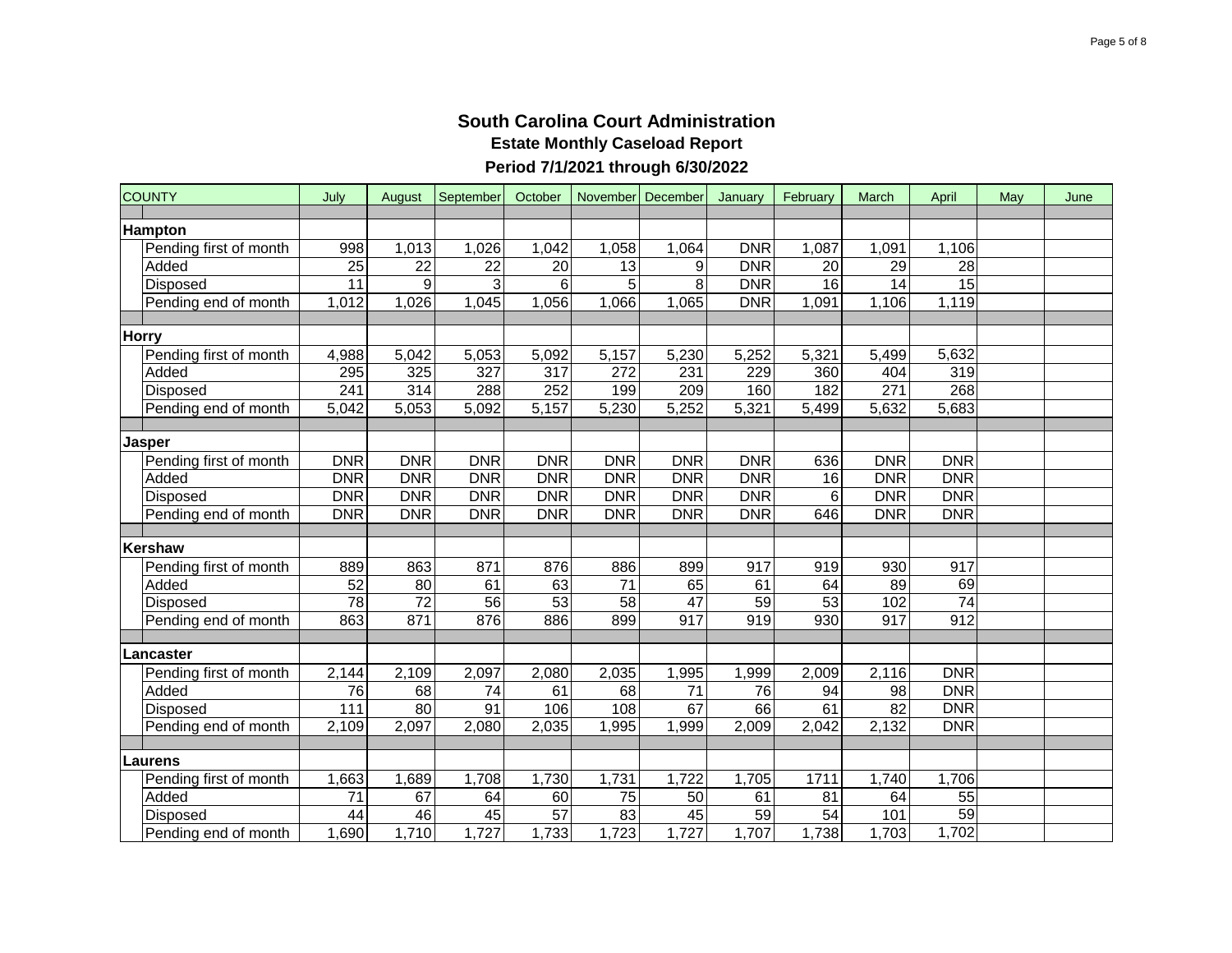|     | <b>COUNTY</b>          | July             | August          | September        | October         |                 | November December | January          | February        | March            | April           | May | June |
|-----|------------------------|------------------|-----------------|------------------|-----------------|-----------------|-------------------|------------------|-----------------|------------------|-----------------|-----|------|
| Lee |                        |                  |                 |                  |                 |                 |                   |                  |                 |                  |                 |     |      |
|     | Pending first of month | 284              | 295             | 291              | 296             | 292             | 292               | 293              | 299             | 300              | 285             |     |      |
|     | Added                  | 17               | 8               | 15               | 16              | 23              | 18                | 18               | 17              | $\overline{23}$  | 15              |     |      |
|     | Disposed               | $\overline{7}$   | $\overline{12}$ | 9                | $\overline{20}$ | $\overline{23}$ | $\overline{19}$   | $\overline{12}$  | 16              | $\overline{37}$  | 34              |     |      |
|     | Pending end of month   | 294              | 291             | 297              | 292             | 292             | 291               | 299              | 300             | 286              | 266             |     |      |
|     |                        |                  |                 |                  |                 |                 |                   |                  |                 |                  |                 |     |      |
|     | Lexington              |                  |                 |                  |                 |                 |                   |                  |                 |                  |                 |     |      |
|     | Pending first of month | 2,921            | 2,968           | 2,964            | 2,918           | 2,900           | 2,968             | 2,931            | 3,026           | 3,057            | 3,075           |     |      |
|     | Added                  | $\overline{214}$ | 229             | 228              | 244             | 220             | 193               | $\overline{227}$ | 207             | 296              | 195             |     |      |
|     | Disposed               | 166              | 229             | $\overline{275}$ | 255             | 150             | 229               | 130              | 179             | $\overline{277}$ | 254             |     |      |
|     | Pending end of month   | 2,969            | 2,968           | 2,917            | 2,907           | 2,970           | 2,932             | 3,028            | 3,054           | 3,076            | 3,016           |     |      |
|     |                        |                  |                 |                  |                 |                 |                   |                  |                 |                  |                 |     |      |
|     | <b>Marion</b>          |                  |                 |                  |                 |                 |                   |                  |                 |                  |                 |     |      |
|     | Pending first of month | 83               | 83              | 83               | 104             | 124             | 129               | 143              | 155             | 164              | 182             |     |      |
|     | Added                  | $\overline{16}$  | 15              | $\overline{23}$  | $\overline{27}$ | 17              | $\overline{22}$   | $\overline{27}$  | $\overline{20}$ | $\overline{33}$  | 16              |     |      |
|     | Disposed               | 6                | 5               | $\overline{2}$   | $\overline{7}$  | 12              | 8                 | 15               | 11              | 15               | 15              |     |      |
|     | Pending end of month   | 93               | 93              | 104              | 124             | 129             | 143               | 155              | 164             | 182              | 182             |     |      |
|     |                        |                  |                 |                  |                 |                 |                   |                  |                 |                  |                 |     |      |
|     | Marlboro               |                  |                 |                  |                 |                 |                   |                  |                 |                  |                 |     |      |
|     | Pending first of month | 501              | 505             | 507              | 502             | 513             | 520               | 529              | 540             | <b>DNR</b>       | 557             |     |      |
|     | Added                  | $\overline{24}$  | 30              | 20               | $\overline{32}$ | 19              | 24                | 22               | 31              | <b>DNR</b>       | $\overline{27}$ |     |      |
|     | Disposed               | $\overline{22}$  | $\overline{25}$ | 25               | 23              | 15              | 16                | 13               | 21              | <b>DNR</b>       | 23              |     |      |
|     | Pending end of month   | 503              | 510             | 502              | 511             | 517             | 528               | 538              | 550             | <b>DNR</b>       | 561             |     |      |
|     |                        |                  |                 |                  |                 |                 |                   |                  |                 |                  |                 |     |      |
|     | McCormick              |                  |                 |                  |                 |                 |                   |                  |                 |                  |                 |     |      |
|     | Pending first of month | 202              | 207             | 204              | 210             | 207             | 204               | 210              | 224             | 222              | 220             |     |      |
|     | Added                  | 17               | 13              | 16               | 9               | 19              | 13                | 22               | 10              | 16               | 21              |     |      |
|     | Disposed               | 9                | 11              | 10               | $\overline{12}$ | 21              |                   | 8                |                 | 13               | 13              |     |      |
|     | Pending end of month   | $\overline{210}$ | 209             | 210              | 207             | 205             | 210               | 224              | 227             | 225              | 228             |     |      |
|     | <b>Newberry</b>        |                  |                 |                  |                 |                 |                   |                  |                 |                  |                 |     |      |
|     | Pending first of month | 388              | 381             | 256              | 359             | 366             | 356               | 348              | 339             | 338              | <b>DNR</b>      |     |      |
|     | Added                  | 34               | 27              | 36               | 48              | 46              | 34                | 36               | 50              | 52               | DNR             |     |      |
|     | Disposed               | 40               | 51              | 33               | 42              | 54              | 43                | 45               | 54              | 59               | <b>DNR</b>      |     |      |
|     | Pending end of month   | 382              | 357             | 359              | 365             | 358             | 347               | 339              | 335             | 331              | <b>DNR</b>      |     |      |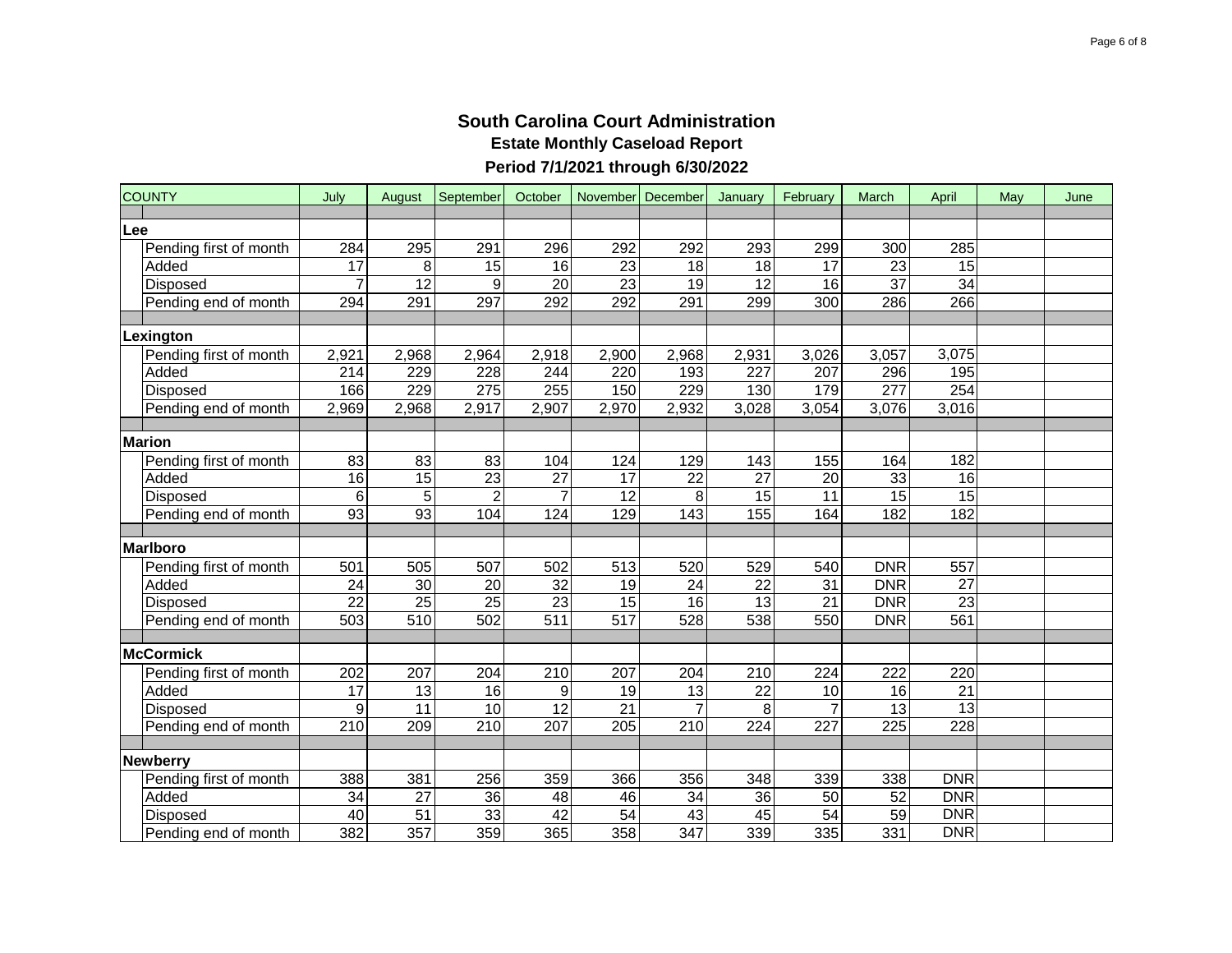| <b>COUNTY</b>          | July                   | August          | September             | October  |                       | November December     | January  | February         | March           | April                    | May | June |
|------------------------|------------------------|-----------------|-----------------------|----------|-----------------------|-----------------------|----------|------------------|-----------------|--------------------------|-----|------|
|                        |                        |                 |                       |          |                       |                       |          |                  |                 |                          |     |      |
| Oconee                 |                        |                 |                       |          |                       |                       |          |                  |                 |                          |     |      |
| Pending first of month | 982                    | 874             | 899                   | 925      | 937                   | 988                   | 1,013    | 1,046            | 1,074           | 1,069<br>$\overline{87}$ |     |      |
| Added<br>Disposed      | $\overline{70}$<br>149 | 82<br>64        | 78<br>$\overline{54}$ | 79<br>66 | 85<br>$\overline{36}$ | 45<br>$\overline{25}$ | 74<br>44 | 86<br>31         | 91<br>99        | 38                       |     |      |
|                        | 903                    | 892             | 923                   | 938      | 986                   | 1,008                 |          |                  | 1,066           | 1,118                    |     |      |
| Pending end of month   |                        |                 |                       |          |                       |                       | 1,043    | 1,101            |                 |                          |     |      |
| Orangeburg             |                        |                 |                       |          |                       |                       |          |                  |                 |                          |     |      |
| Pending first of month | 2,502                  | 2,516           | 2,584                 | 2,620    | 2,668                 | 2,709                 | 2,726    | 2,657            | 2,692           | 2,744                    |     |      |
| Added                  | $\overline{77}$        | 94              | 92                    | 103      | 87                    | 82                    | 81       | 87               | 108             | $\overline{72}$          |     |      |
| Disposed               | 66                     | $\overline{31}$ | $\overline{54}$       | 60       | 50                    | 66                    | 155      | $\overline{55}$  | $\overline{58}$ | 33                       |     |      |
| Pending end of month   | 2,513                  | 2,579           | 2,622                 | 2,663    | 2,705                 | 2,725                 | 2,652    | 2,689            | 2,742           | 2,783                    |     |      |
|                        |                        |                 |                       |          |                       |                       |          |                  |                 |                          |     |      |
| <b>Pickens</b>         |                        |                 |                       |          |                       |                       |          |                  |                 |                          |     |      |
| Pending first of month | 1,553                  | 1,561           | 1,570                 | 1,587    | 1,610                 | 1,643                 | ,663     | 1,683            | 1,680           | 1,676                    |     |      |
| Added                  | $\overline{94}$        | 94              | 89                    | 126      | 126                   | $\overline{97}$       | 102      | 103              | 140             | 91                       |     |      |
| Disposed               | 83                     | $\overline{71}$ | 68                    | 88       | 86                    | $\overline{76}$       | 70       | 100              | 125             | $\overline{97}$          |     |      |
| Pending end of month   | 1,564                  | 1,584           | 1,591                 | 1,625    | 1,647                 | 1,664                 | 1,695    | 1,686            | 1,695           | 1,670                    |     |      |
|                        |                        |                 |                       |          |                       |                       |          |                  |                 |                          |     |      |
| Richland               |                        |                 |                       |          |                       |                       |          |                  |                 |                          |     |      |
| Pending first of month | 2,198                  | 2,173           | 2,226                 | 2,250    | 2,305                 | 2,295                 | 2,297    | 2,295            | 2,282           | TI                       |     |      |
| Added                  | 213                    | 247             | 202                   | 196      | 203                   | 192                   | 227      | 200              | 289             | $\overline{\mathsf{T}}$  |     |      |
| Disposed               | 277                    | 227             | 213                   | 187      | 246                   | 224                   | 255      | 239              | 291             | $\overline{\mathsf{T}}$  |     |      |
| Pending end of month   | 2,134                  | 2,193           | 2,215                 | 2,259    | 2,262                 | 2,263                 | 2,269    | 2,256            | 2,280           | $\overline{\mathsf{T}}$  |     |      |
|                        |                        |                 |                       |          |                       |                       |          |                  |                 |                          |     |      |
| <b>Saluda</b>          |                        |                 |                       |          |                       |                       |          |                  |                 |                          |     |      |
| Pending first of month | 194                    | 191             | 191                   | 197      | 196                   | 201                   | 208      | 202              | 214             | <b>DNR</b>               |     |      |
| Added                  | 20                     | 24              | 24                    | 17       | 26                    | 29                    | 21       | 28               | 35              | <b>DNR</b>               |     |      |
| Disposed               | $\overline{23}$        | 23              | 23                    | 18       | 21                    | 22                    | 27       | 16               | 27              | DNR                      |     |      |
| Pending end of month   | 191                    | 192             | 192                   | 196      | $\overline{201}$      | $\overline{208}$      | 202      | $\overline{214}$ | 222             | <b>DNR</b>               |     |      |
| Spartanburg            |                        |                 |                       |          |                       |                       |          |                  |                 |                          |     |      |
| Pending first of month | 3,040                  | 3,110           | 3,232                 | 3,293    | 3,342                 | 3,375                 | 3,427    | 3,466            | 3,541           | 2,712                    |     |      |
| Added                  | 246                    | 305             | 247                   | 212      | 193                   | 200                   | 249      | 279              | 254             | 41                       |     |      |
| Disposed               | 130                    | 96              | 98                    | 108      | 108                   | 128                   | 154      | 101              | 176             | 103                      |     |      |
| Pending end of month   | 3,156                  | 3,319           | 3,381                 | 3,397    | 3,427                 | 3,447                 | 3,522    | 3,644            | 3,619           | 2,650                    |     |      |